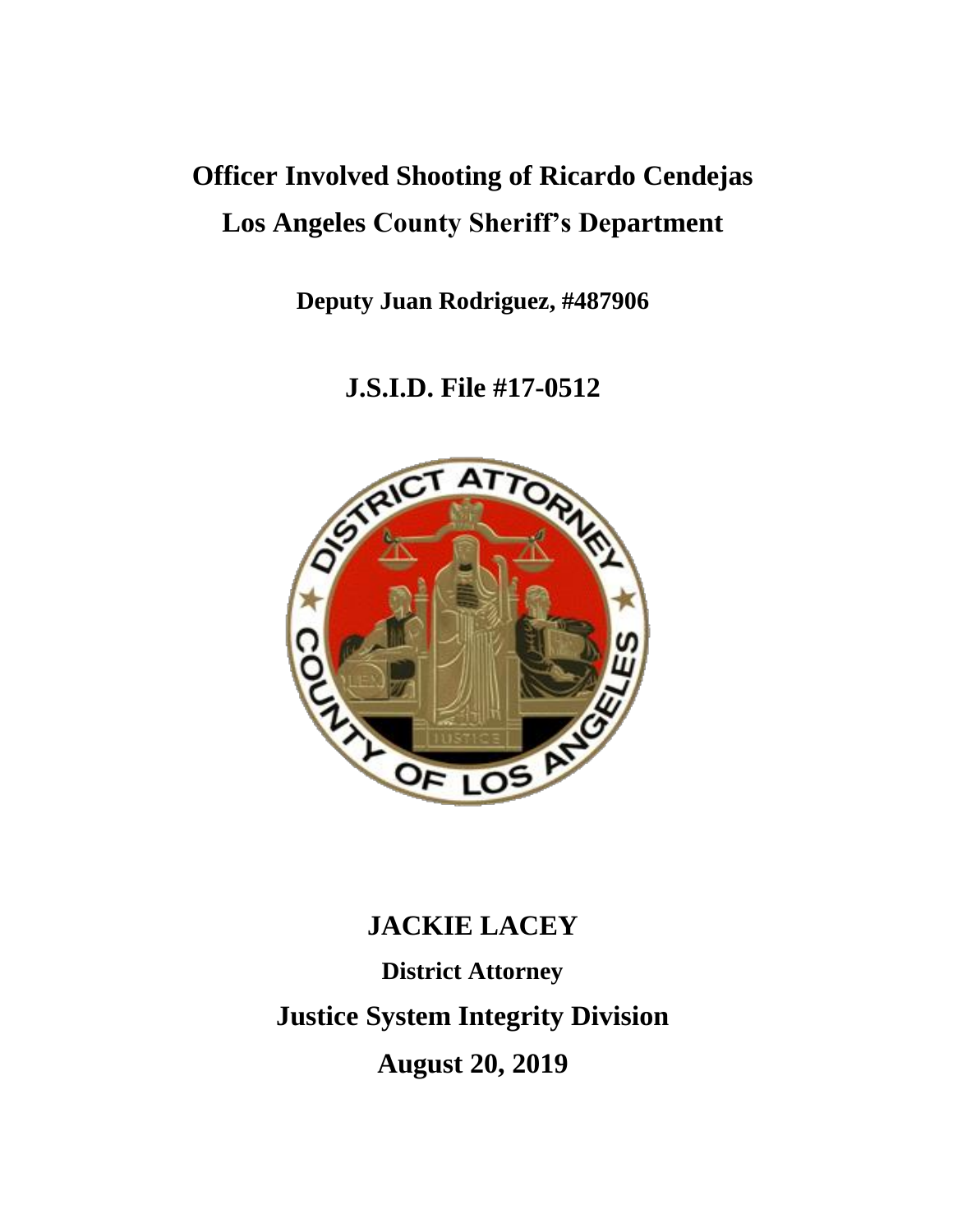#### **MEMORANDUM**

| TO:             | <b>CAPTAIN KENT WEGENER</b><br>Los Angeles County Sheriff's Department<br>Homicide Bureau<br>1 Cupania Circle       |
|-----------------|---------------------------------------------------------------------------------------------------------------------|
|                 | Monterey Park, California 91755                                                                                     |
| FROM:           | <b>JUSTICE SYSTEM INTEGRITY DIVISION</b><br>Los Angeles County District Attorney's Office                           |
| <b>SUBJECT:</b> | <b>Officer Involved Shooting of Ricardo Cendejas</b><br>J.S.I.D. File #17-0512<br>L.A.S.D. File #017-17068-2136-013 |
| DATE:           | <b>August 20, 2019</b>                                                                                              |

The Justice System Integrity Division of the Los Angeles County District Attorney's Office has completed its review of the November 2, 2017, fatal shooting of Ricardo Cendejas by Los Angeles County Sheriff's Department (LASD) Deputy Juan Rodriguez. It is our conclusion that there is insufficient evidence to prove beyond a reasonable doubt that Deputy Rodriguez did not act in lawful self-defense or defense of another at the time he fired his weapon.

The District Attorney's Command Center was notified of this shooting on November 2, 2017, at approximately 5:00 p.m. The District Attorney Response Team responded to the location. They were given a briefing and walk-through of the scene by LASD Lieutenant John Corina.

The following analysis is based on reports, recorded interviews, and photographs submitted to this office by the LASD Homicide Bureau, Detective Division. News footage from KABC, KCAL, KCBS, KTLA, KTTV, KNBC, and KMEX news sources was reviewed and considered.

#### **STATEMENT OF FACTS**

On Thursday, November 2, 2017 at 2:38 p.m., LASD dispatchers received a report of a man with a gun in the area of Oleander Avenue and Cressey Street, in the City of Compton. Several deputies were dispatched to that area and looked for the man, but none of the deputies found him. Deputies Edgar Cuevas and Samuel Aldama were two of the deputies who responded to the call. Although Cuevas and Aldama did not see anyone with a gun, they stayed in the area and conducted normal patrol activities for approximately 15 minutes before making a traffic stop at the corner of Aranbe Avenue and Lucien Street.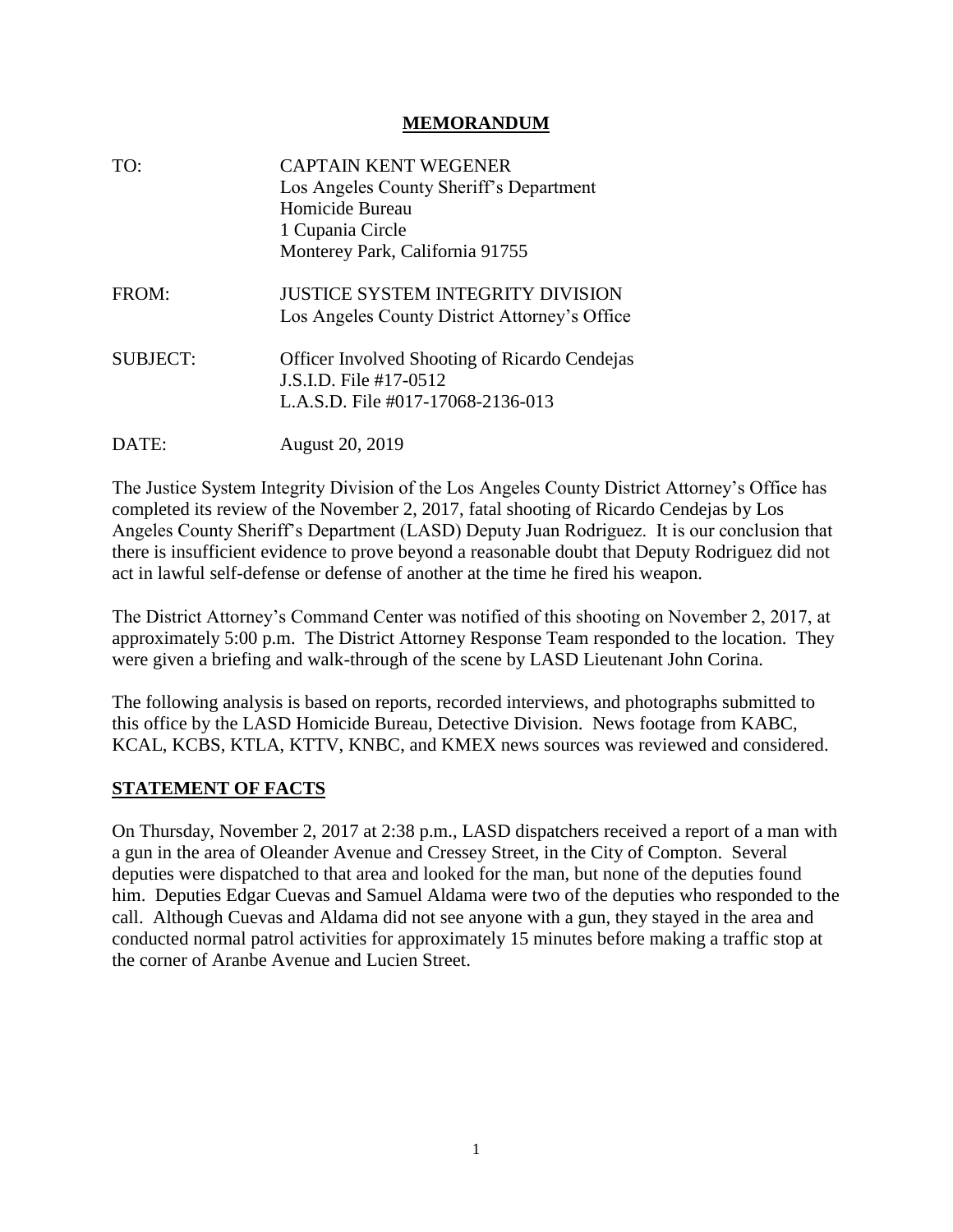

*Figure 1: The radio call regarding man with a gun was a significant distance from the shooting.*

During the traffic stop, the deputies placed the occupants of the stopped car into the rear seat of the patrol car. As Cuevas was escorting one of the occupants of the vehicle to the patrol car, he happened to notice Ricardo Cendejas, who was wearing shorts, no shirt, and had curly, shoulderlength hair. Cendejas was walking on Lucien Street before entering the driveway at 2104 East Lucien Street.

As Cuevas checked the registration status of the car, he heard and felt a gunshot go off in his immediate vicinity.<sup>1</sup> While he did not see who fired the shot, Cuevas immediately concluded that the shot had originated from 2104 East Lucien Street. At 2:58 p.m., Cuevas broadcasted a call for help to the LASD dispatcher.

 $\overline{a}$ 

<sup>&</sup>lt;sup>1</sup> Cuevas stated he saw the leaves from a tree, in front of 2104 East Lucien Street, flutter in the air and fall to the ground. Additionally, Cuevas explained that his ears started ringing and that he could actually feel the compression of the gunshot against his body. The bullet was never recovered, however, apparent bullet strikes to the tree were observed and photographed. See Figure 2.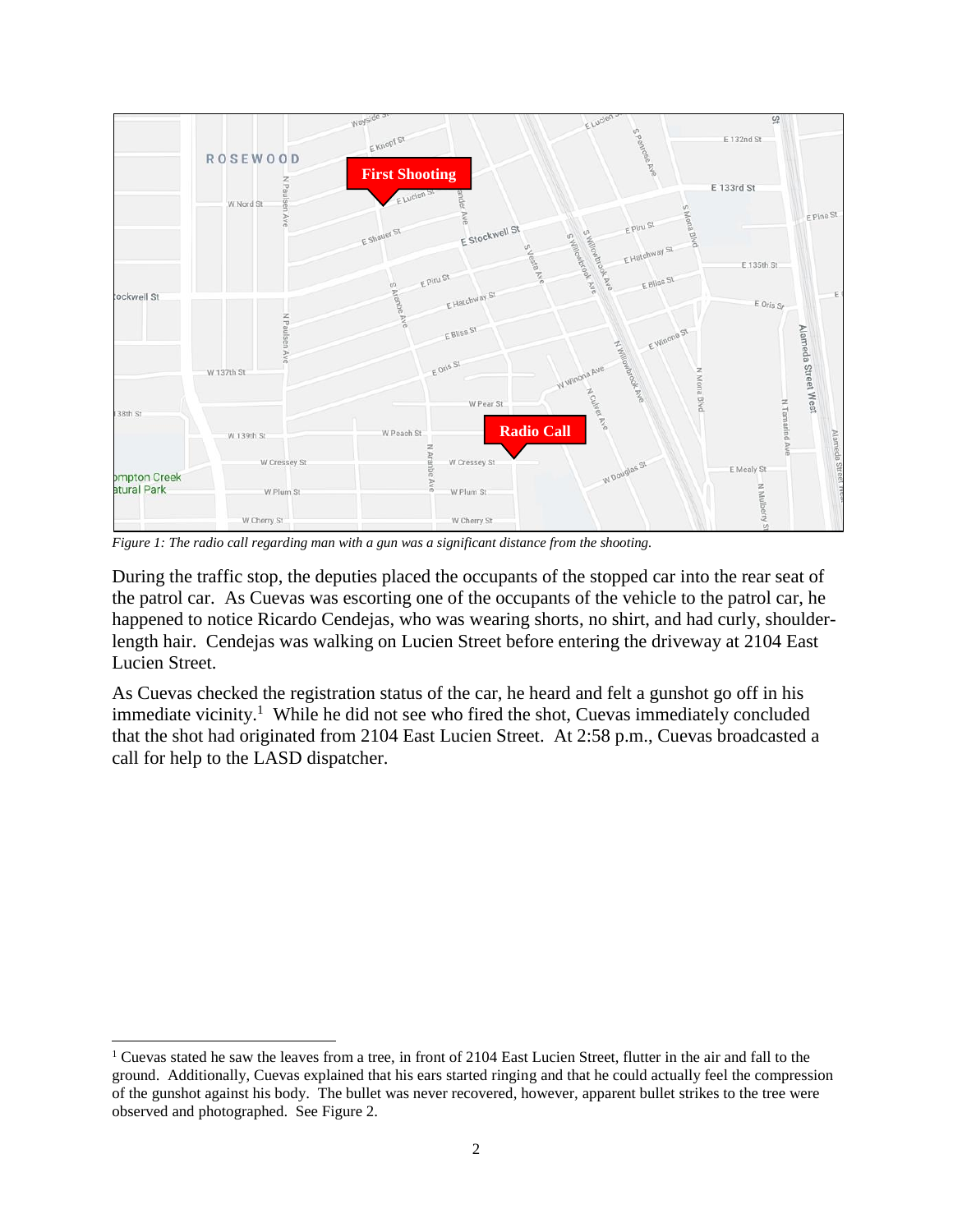

*Figure 2: Bullet strikes to the tree in the front yard of 2104 East Lucien Street.*

 $\overline{a}$ 

In response to the deputy's call for help, numerous LASD deputies from the Compton and Century LASD stations responded to the neighborhood and blocked off surrounding streets. A command post was established and the LASD Special Enforcement Bureau, Special Weapons and Tactics unit (SWAT) was requested to respond to the area. An LASD helicopter also responded and circled the area of the shooting. A Bearcat tactical armored vehicle responded from the City of Gardena. In addition to the LASD resources, several local television channels dispatched helicopters to the location.

One of the SWAT team members who responded to the scene was Deputy Juan Rodriguez. Rodriguez believes he arrived at the scene at approximately 3:45 p.m.

At 4:13 p.m., Cendejas emerged from his home at 2104 Lucien Street into the backyard of the home. This fact was immediately broadcasted by radio to the deputies at the scene by the LASD helicopter.<sup>2</sup> At 4:17 p.m., Cendejas jumped over the wall behind his home and entered the yard of 2107 Shauer Street while holding a black rifle in his hand. The observer in the LASD helicopter immediately broadcast this fact, and Cendejas' movements were also captured by the media helicopters.<sup>3</sup>

<sup>&</sup>lt;sup>2</sup> LASD helicopters use a video system to broadcast real-time video from the airship to the SWAT Commander. That video feed is not recorded.

<sup>&</sup>lt;sup>3</sup> LASD collected footage of the shooting which was broadcast by the media. As part of the investigation, JSID attempted to obtain footage of the shooting that was not broadcasted. Every media outlet contacted by JSID asserted their privilege from disclosing non-broadcasted footage.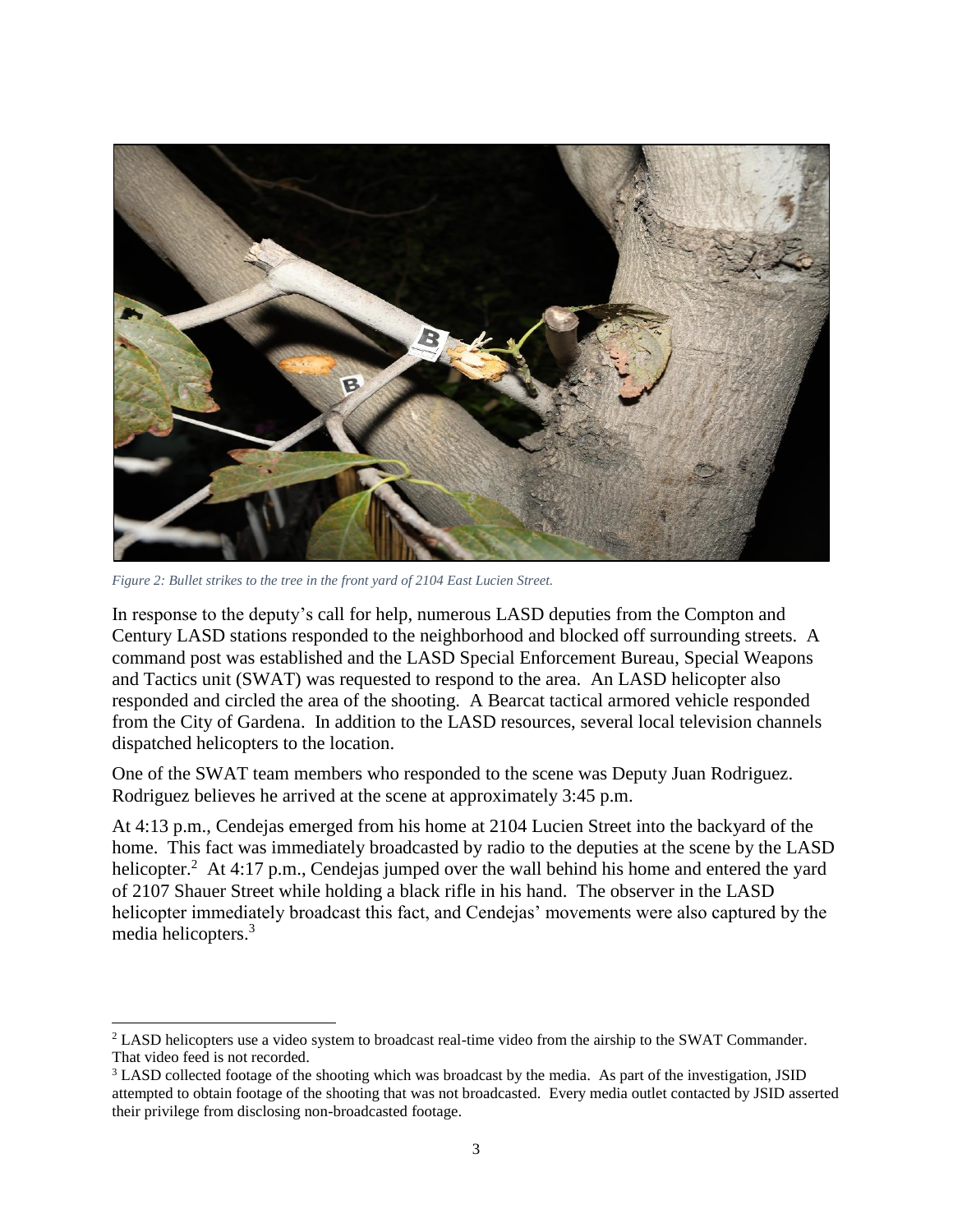

*Figure 3: Cendejas shot at deputies from his front yard and was later shot in the yard of the home to the rear of his house.*



*Figure 4: Cendejas, armed with a gun, jumped over the wall behind his house onto the property at 2107 Shauer Street.*

After jumping the wall, Cendejas walked to the side of the Shauer Street residence and stood in the narrow space between the house and the fence.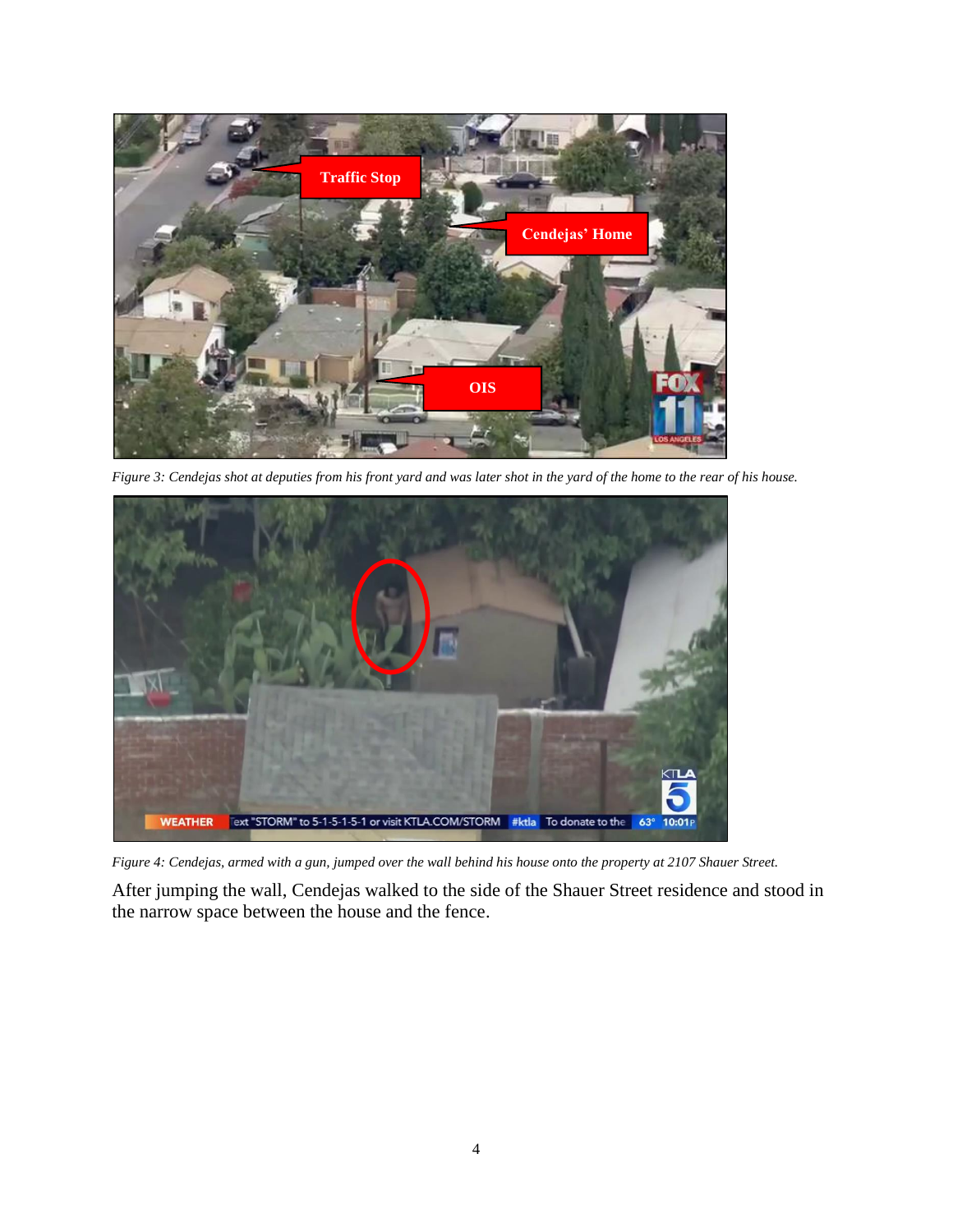

*Figure 5: Cendejas stood next to 2107 Shauer Street for approximately six minutes before he was shot by Rodriguez.*

Cendejas stood at the side of the home and spoke to Maria  $R_{\text{max}}$ , who was inside her bedroom in 2107 Shauer Street. Cendejas asked if he could come inside the house and R told him "no." Cendejas said, "Okay. Just don't call the cops."<sup>4</sup>

At 4:18 p.m., the spotter in the LASD helicopter broadcast his observation of Cendejas looking into the home. At 4:20 p.m., Cendejas crouched down next to the house and eventually set his gun on the ground.

At 4:21 p.m., the leader of the SWAT team on the ground radioed to the SWAT commander who was at the Command Post and was monitoring the situation via live video being broadcast from the LASD helicopter. The following conversation occurred:

| Sgt. Eric Lee:     | Hey, Team Leader to Team Commander, you back?                                                                                                                                                        |
|--------------------|------------------------------------------------------------------------------------------------------------------------------------------------------------------------------------------------------|
| <b>SWAT Cmdr.:</b> | Go ahead, Eric.                                                                                                                                                                                      |
| Sgt. Eric Lee:     | Hey, we're going to reposition this ARV and move it down toward<br>Shauer, copy?                                                                                                                     |
| <b>SWAT Cmdr.:</b> | Hey, copy that. And it's the second house in from the corner and he's at<br>the one-four corner crouched down. <sup>5</sup> He's got the rifle at his feet. Not in<br>his hands right now. Copy? $6$ |

<sup>&</sup>lt;sup>4</sup> R never saw a gun because she did not look at Cendejas. Also, she did not witness the subsequent shooting. <sup>5</sup> When describing a particular part of any house, police designate numbers one-four to indicate different walls of the house. From the vantage point of facing the house, one means the front wall where the front door is. Two means the left wall. Three means the back wall. Four means the right wall. As such, one-four corner signifies the frontright corner of the house.

<sup>&</sup>lt;sup>6</sup> After the SWAT Commander asked for deputies to acknowledge the suspect had placed the rifle at his feet, none of the deputies verbally acknowledged this information.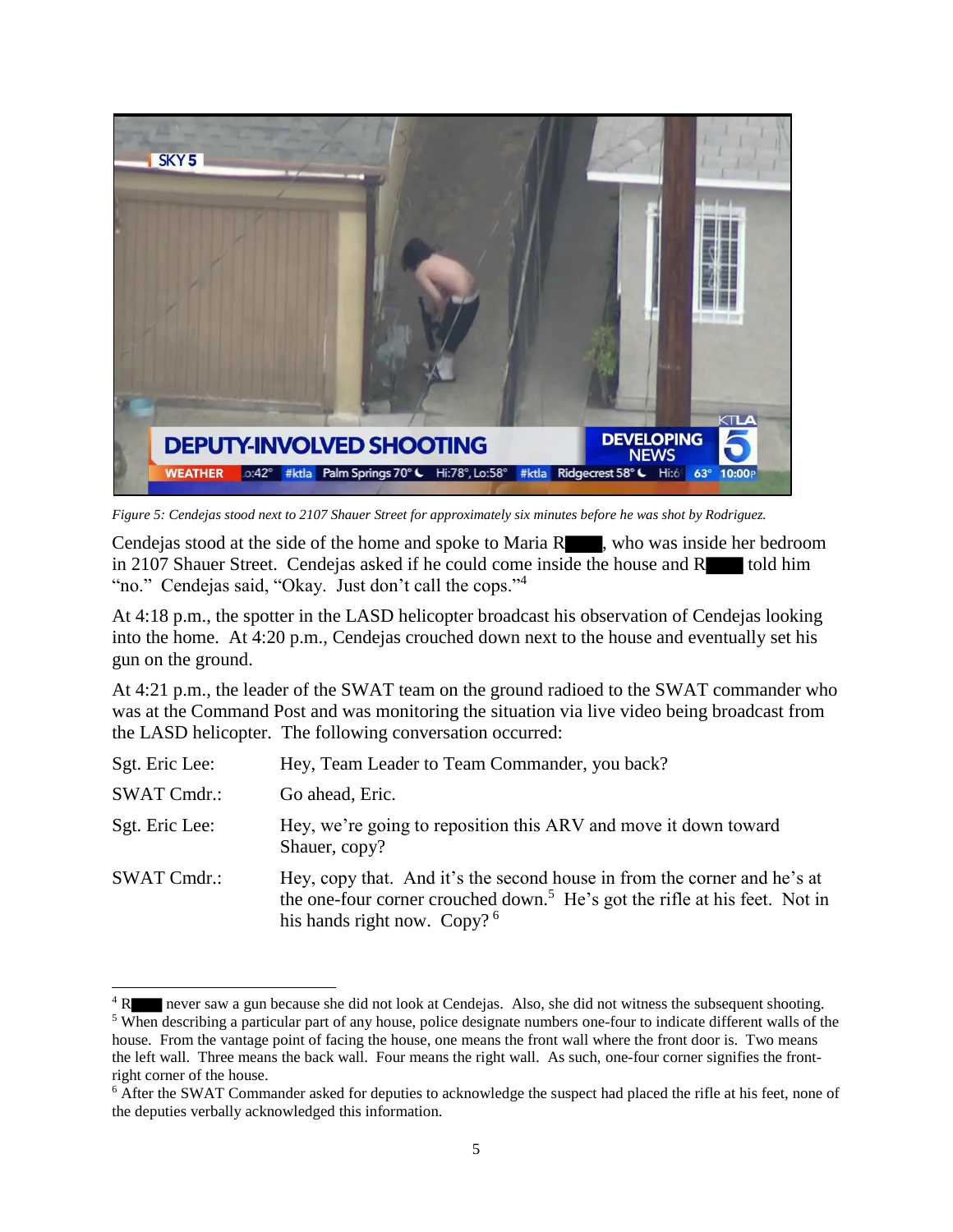

*Figure 6: Cendejas put down his gun approximately three minutes before Rodriguez shot him.*

After that conversation over the radio, the Gardena Police Department Bearcat was driven slowly down Shauer Street while Rodriguez and five other deputies walked on its passenger side.

Rodriguez was closest to the front of the Bearcat and was walking with his M4 rifle pointed at the area where Cendejas was known to be standing.

At 4:22 p.m., the LASD spotter broadcast that Cendejas appeared to be talking on his cell phone. At 4:23 p.m., the SWAT commander alerted the deputies that 2107 Shauer Street had not been evacuated, that Cendejas was standing and walking toward the rear of the house and then toward the front of the house. Seconds later, Rodriguez came into a position where he could see Cendejas and immediately shot him three times with his rifle, striking him in the torso and head. At the moment he was shot, Cendejas was walking towards the front of the house, towards the rifle, and towards SWAT deputies. (See Figure 7.)



*Figure 7: Cendejas was walking towards the front of the house, towards the rifle and towards SWAT deputies, when Rodriguez shot him.*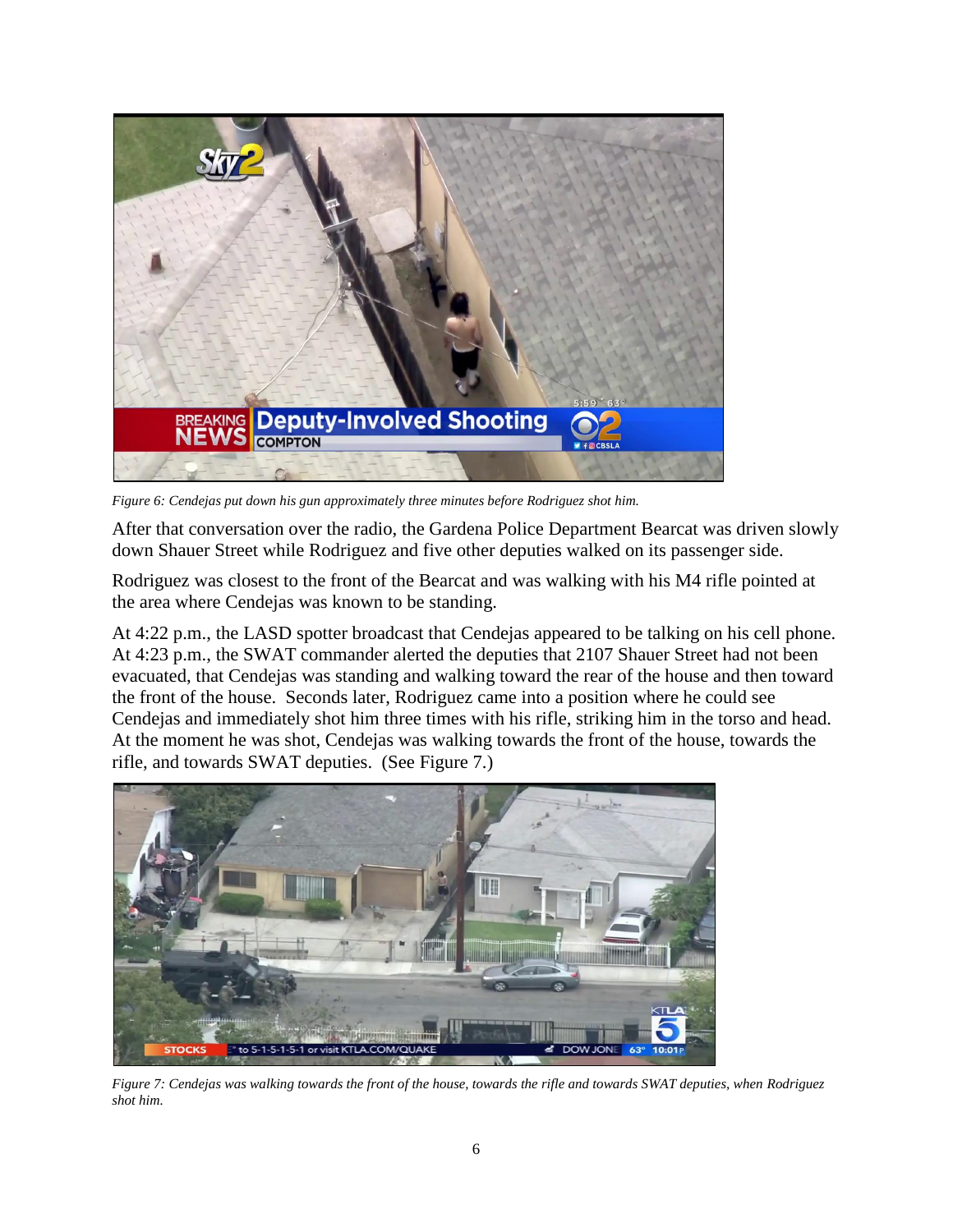Rodriguez was interviewed by LASD homicide detectives on November 2, 2017, several hours after the shooting. He explained he saw Cendejas with the rifle in his hand moving toward the front door of the residence at 2107 Shauer Street and shot to protect the residents of that house.

| Rodriguez: | [I was looking over the hood of the armored vehicle.] As soon as we start getting<br>closer towards the suspect, I see him now come into sight from that one-four<br>corner of that house, and is now turning his body as if he's now trying to go<br>towards that front door. That front door, on that house, I believe, was facing<br>eastbound. So, it's facing his direction where he was turning toward. |
|------------|---------------------------------------------------------------------------------------------------------------------------------------------------------------------------------------------------------------------------------------------------------------------------------------------------------------------------------------------------------------------------------------------------------------|
| O'Brien:   | So, if I understand the picture in my head is that he's coming from that corner, the<br>southeast corner of the house, and he's walking in a west direction toward the<br>front door?                                                                                                                                                                                                                         |
| Rodriguez: | Correct.                                                                                                                                                                                                                                                                                                                                                                                                      |
| O'Brien:   | Okay, which the front door kind of $-$ it juts out a little bit and it actually faces<br>east.                                                                                                                                                                                                                                                                                                                |
| Rodriguez: | Correct.                                                                                                                                                                                                                                                                                                                                                                                                      |
|            |                                                                                                                                                                                                                                                                                                                                                                                                               |
| O'Brien:   | Did you see a weapon in the suspect's hand at that time?                                                                                                                                                                                                                                                                                                                                                      |
| Rodriguez: | Yes. As he's turning that corner, he has it real low, he's almost, it's like he's<br>slouching, so he's kind of like slouching down, and I can see it towards his right<br>hand, in his right hand.                                                                                                                                                                                                           |
| O'Brien:   | Okay. So, it's in his right hand, and you're kind of illustrating that you're leaning<br>over toward your right, kind of slouching down, and he's holding that weapon in<br>his right hand, closer to the ground.                                                                                                                                                                                             |
| Rodriguez: | Correct.                                                                                                                                                                                                                                                                                                                                                                                                      |
| O'Brien:   | Okay. Did it look like he was holding it by the grip, or was he holding it by the<br>stock, or could you tell?                                                                                                                                                                                                                                                                                                |
| Rodriguez: | It was hard to tell sir.                                                                                                                                                                                                                                                                                                                                                                                      |
| O'Brien:   | Okay. And, what type of weapon did that look like to you?                                                                                                                                                                                                                                                                                                                                                     |
| Rodriguez: | Oh, it, AR-15. A smaller, compact AR-15. It almost looked like the AR-15<br>handgun platform that they sell.                                                                                                                                                                                                                                                                                                  |
| O'Brien:   | Okay, so it was not a full long rifle, it was like a cut down version of an assault<br>rifle?                                                                                                                                                                                                                                                                                                                 |
| Rodriguez: | Correct, sir.                                                                                                                                                                                                                                                                                                                                                                                                 |
| O'Brien:   | Okay. And what color was it?                                                                                                                                                                                                                                                                                                                                                                                  |
| Rodriguez: | Black.                                                                                                                                                                                                                                                                                                                                                                                                        |
| O'Brien:   | Black? Okay. Did you make any verbal contact with the suspect?                                                                                                                                                                                                                                                                                                                                                |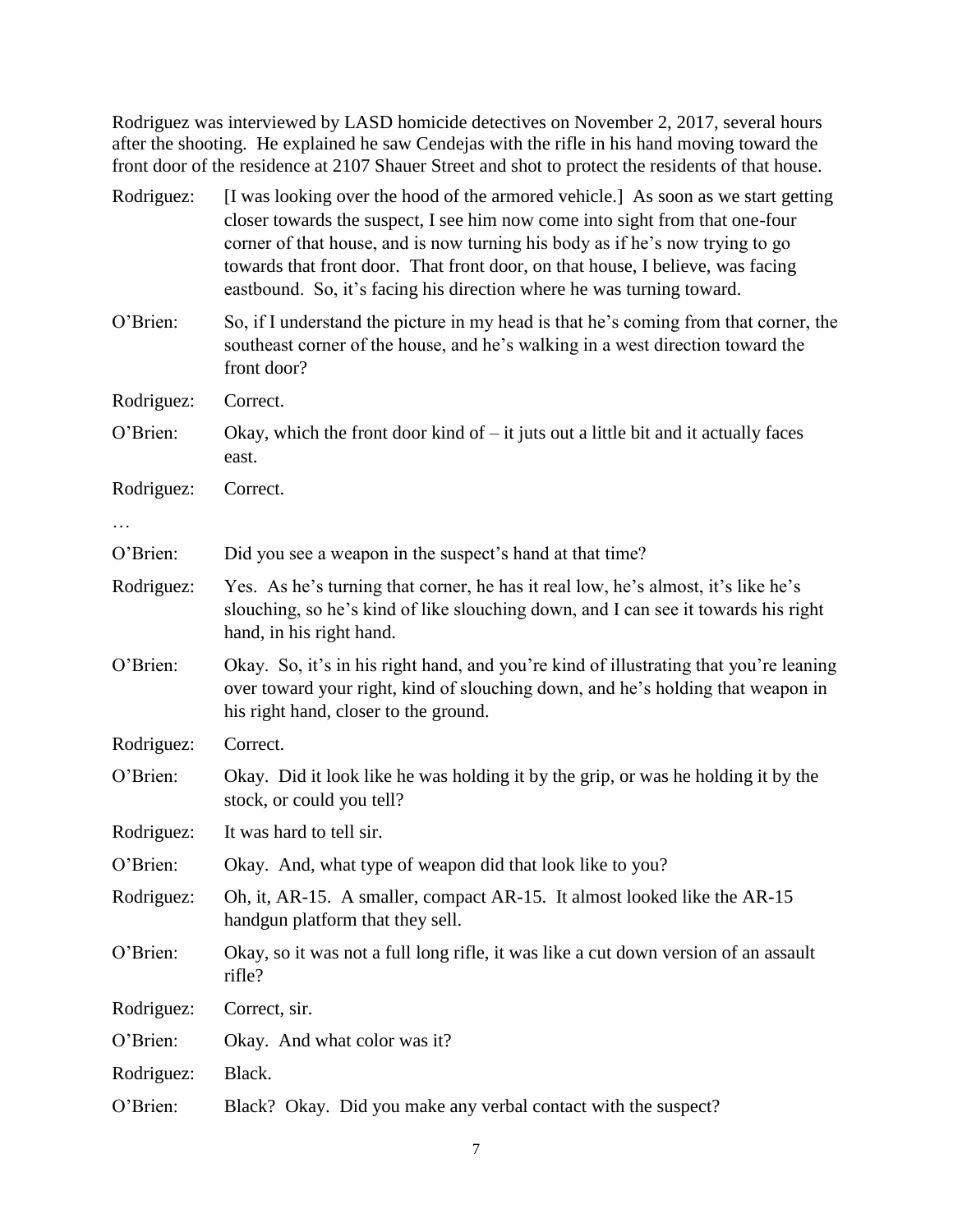| Rodriguez: | No.                                                                                                                                                                                                                                                                                                                                                                                                                                                                                                                                                                                                       |
|------------|-----------------------------------------------------------------------------------------------------------------------------------------------------------------------------------------------------------------------------------------------------------------------------------------------------------------------------------------------------------------------------------------------------------------------------------------------------------------------------------------------------------------------------------------------------------------------------------------------------------|
| O'Brien:   | Okay. Did he look at you or in your direction at all?                                                                                                                                                                                                                                                                                                                                                                                                                                                                                                                                                     |
| Rodriguez: | He looked in our direction, yes.                                                                                                                                                                                                                                                                                                                                                                                                                                                                                                                                                                          |
| O'Brien:   | Okay. Did he look at you as he was walking toward the front door?                                                                                                                                                                                                                                                                                                                                                                                                                                                                                                                                         |
| Rodriguez: | As he's turning the corner. Like, as he's, he's almost turning his body. As he's<br>turning his body he looked in our direction.                                                                                                                                                                                                                                                                                                                                                                                                                                                                          |
| O'Brien:   | Turning his body as he's going toward the front door                                                                                                                                                                                                                                                                                                                                                                                                                                                                                                                                                      |
| Rodriguez: | Correct.                                                                                                                                                                                                                                                                                                                                                                                                                                                                                                                                                                                                  |
| O'Brien:   | or leaving the front door?                                                                                                                                                                                                                                                                                                                                                                                                                                                                                                                                                                                |
| Rodriguez: | No, no, no, going towards. As if he's going towards the front door.                                                                                                                                                                                                                                                                                                                                                                                                                                                                                                                                       |
|            |                                                                                                                                                                                                                                                                                                                                                                                                                                                                                                                                                                                                           |
| O'Brien:   | What does he do next?                                                                                                                                                                                                                                                                                                                                                                                                                                                                                                                                                                                     |
| Rodriguez: | [I was roughly 35-40 yards from the suspect.] So, as he starts rounding the<br>corner, and I see him with the assault rifle in hand, knowing that there's people<br>inside that house, I know that there was a family that was put out. And then,<br>based on all the events the whole perpetuancy [sic] of violence of him, during an<br>unprovoked incident shooting at those deputies that were at the traffic stop, him<br>given numerous orders by Aero to come out, and all that, I could not allow him to<br>oot aloee on to twy to get into that house and get on notantially get those hosteges. |

get close or to try to get into that house and get, or potentially get those hostages. So, as he did that, and seeing the gun in hand, the rifle in hand I should say, I fired three rounds at him.

Later in the interview, Rodriguez explained that he was acting in self-defense and defense of others:

- O'Brien: Let me ask you this real quick. At the time that you pulled the trigger, did you think your life was in immediate danger, or was it the concern of the family that was inside the residence?
- Rodriguez: I think, because we were behind an armored vehicle,  $I$  not to say that he couldn't skip rounds and hit underneath the armored vehicle, so yes – but I think the majority of the concern was – due to all the perpetuancy [sic] of violence and everything that he had done – my concern, knowing that that factual, that there definitely was a family that was in there, that was unrelated to him, that was my biggest concern, was him entering into that house and taking those people hostage.

On December 7, 2017, Sergeants O'Brien and Recchia re-interviewed Rodriguez. They showed him video taken by the local news media and asked him if he wanted to revise his statement in any way. He restated his reasons for shooting, and declined to alter his statement.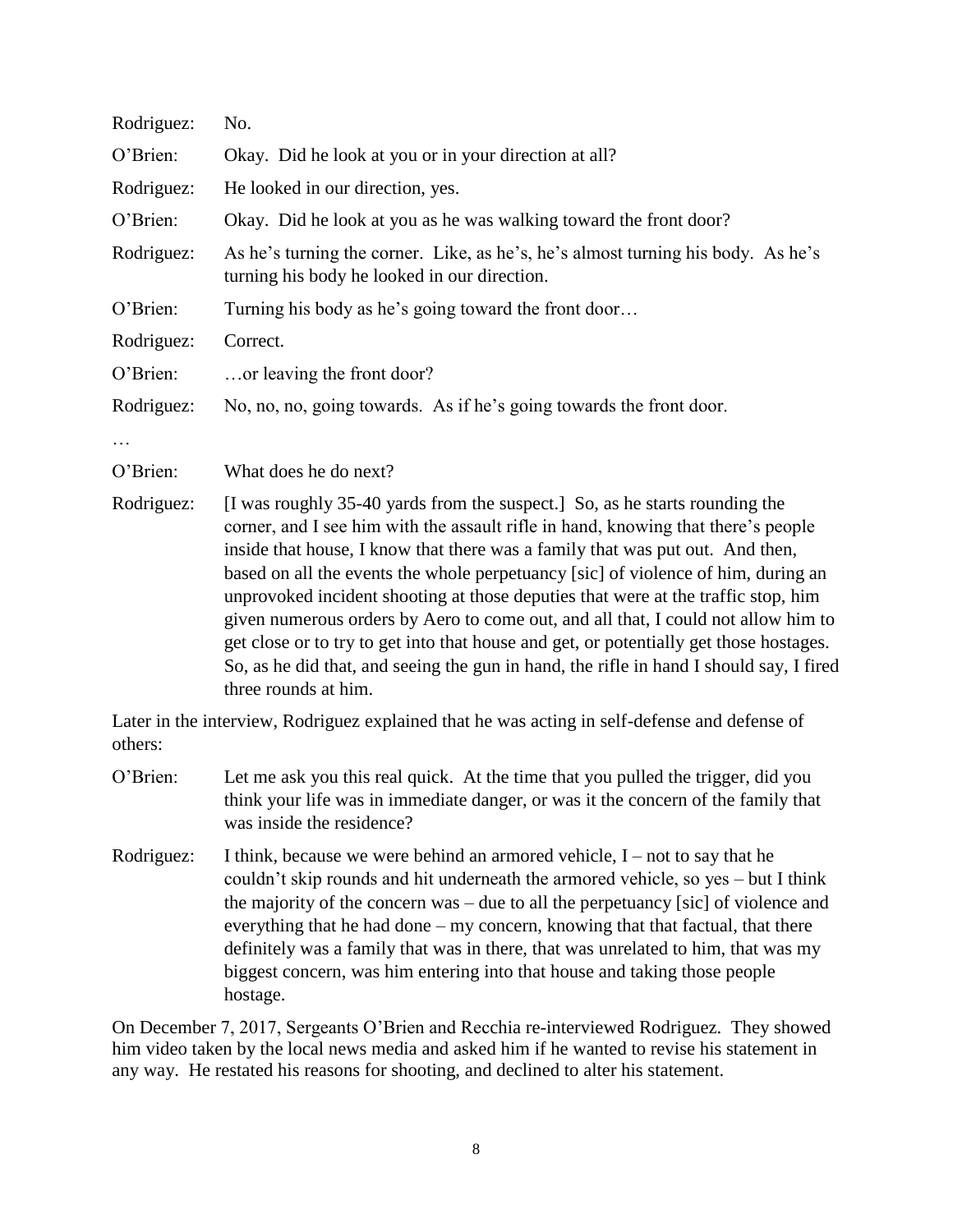- Rodriguez: I stand by my statements that I made the first time with you guys. And after reviewing the video – it – the only thing it shows to me is a different angle of what I saw. To me that suspect is still armed, that rifle is still next to him. And like I said the first time, the whole totality of the circumstances – you know the guy shooting at the patrol vehicles, the officers, family running out saying he had just been released from jail, high on methamphetamine, that he's been on a binge for a couple of days, high on meth, telling us exactly where the suspect was at, and then Aero putting out all that information of him in the yard, with the rifle, hopping over the fence, going towards the neighbors, with the rifle, he's still armed. And then Aero putting out that he's making his way toward the front door as if he's trying to get into the house. I know for a fact that that whole street hadn't been evacuated, we didn't have any SEB personnel on that side of the street, and then him – Aero also putting out the fact that he was – it looked like he was trying to get into that window on the side of the house. It appeared he was talking to someone in there. Aero also put out that there was a family inside that had came out and went back inside that house. Based on the fact that everything that had happened prior to that and the fact that that street hadn't been evac'd, that there were still other residents inside their homes and that location, I couldn't allow that suspect to begin shooting toward our direction and possibly hit any residents inside or across the street or make any further attempt to break into that house.
- O'Brien: Prior to your contact with that suspect, did you hear any announcements being made either by the patrol deputies on the street or the airship?
- Rodriguez: Yes sir. Announcements were made by us on the target location on that target street, I think it was Lucien was the street. On – from the armored vehicle, the ARV, that we had outside, we made numerous PA announcements, and we also had Aero put out numerous PA announcements from airship from up above.
- O'Brien: And, he never complied, never came out and surrendered?
- Rodriguez: No sir. He never did.
- Recchia: You were given the ability to view the video. And, just based on your statement, is there anything else that you need to clarify or tell us about what you saw that's – maybe expand better from watching that video that you can clarify on?
- Rodriguez: Yes sir. It looks like, as he was approaching, he might have seen our armored vehicle, as we were coming through that corner. And now, looking at that video, it looks to me as he was walking he was still in that vicinity, in that area where the rifle was at next to that meter, and to me it appeared as if he was walking towards that meter and getting ready to pick up that rifle and start shooting at us. And again, he was only, not even two feet, a foot away from where that rifle was at in the meter [sic].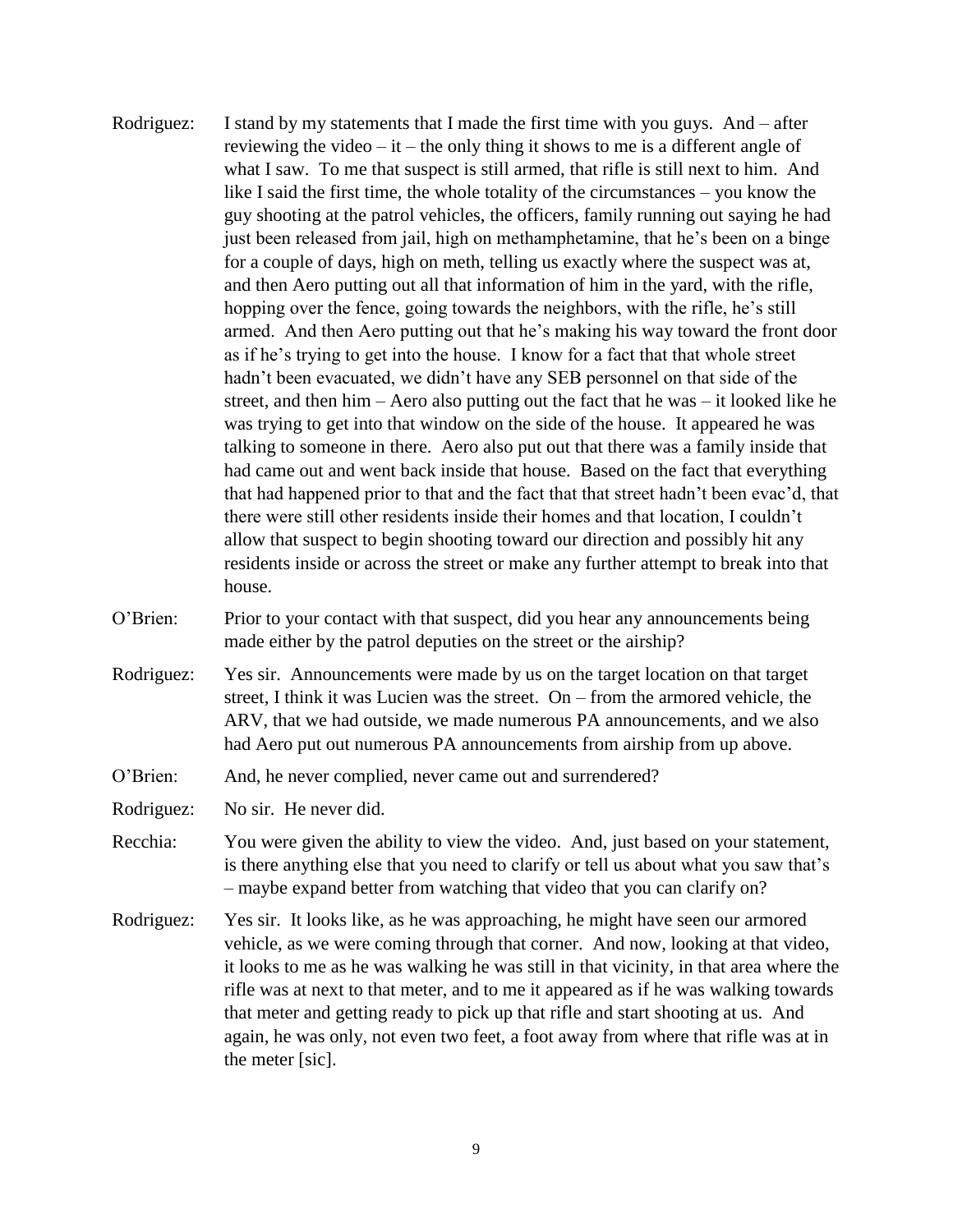| Recchia:   | Right. And from your vantage point that day, not off the video but that day, could<br>you see the weapon?                                                                                                                                                                                           |
|------------|-----------------------------------------------------------------------------------------------------------------------------------------------------------------------------------------------------------------------------------------------------------------------------------------------------|
| Rodriguez: | Correct. I can. I was able to see that weapon, that rifle.                                                                                                                                                                                                                                          |
| Recchia:   | And I think in your initial statement, you said it was down, toward his right-hand<br>side if I'm not mistaken. Is that correct?                                                                                                                                                                    |
| Rodriguez: | Correct sir. I did say in my initial statement that it looked like it was right by that<br>right-hand side – almost as if he was – right by the right side of his body.                                                                                                                             |
| Recchia:   | Okay. Which would be consistent with the video we saw, it's right down by his<br>right leg area.                                                                                                                                                                                                    |
| Rodriguez: | Correct sir.                                                                                                                                                                                                                                                                                        |
| O'Brien:   | And looking at the angles of the video, we're kind of up above it, and that angle<br>that you had is kind of off to the west, more like a 45-degree angle. Is that<br>correct?                                                                                                                      |
| Rodriguez: | Correct sir. From that video, I'm towards the east, which is the front portion of<br>that armored vehicle and I was the front man in that stack, so I was the one who<br>caught eyes on that suspect prior to anyone on that armored vehicle or any of my<br>teammates that were stacked behind me. |
| O'Brien:   | And, just to clarify, as you being the front man in that stack, is it your job to cover<br>and protect the team?                                                                                                                                                                                    |
| Rodriguez: | Yes sir. It was my job. I was designated lethal for this incident. So, it was my<br>job, not only to cover and protect my team, but all the other residents who were<br>across the street and everybody else who was there.                                                                         |
|            |                                                                                                                                                                                                                                                                                                     |
| Recchia:   | Okay. So, where I've stopped it here at 1:34, that would be an accurate placement<br>of where you were compared to the suspect and your angle [when you shot].                                                                                                                                      |
| Rodriguez: | Yes sir.                                                                                                                                                                                                                                                                                            |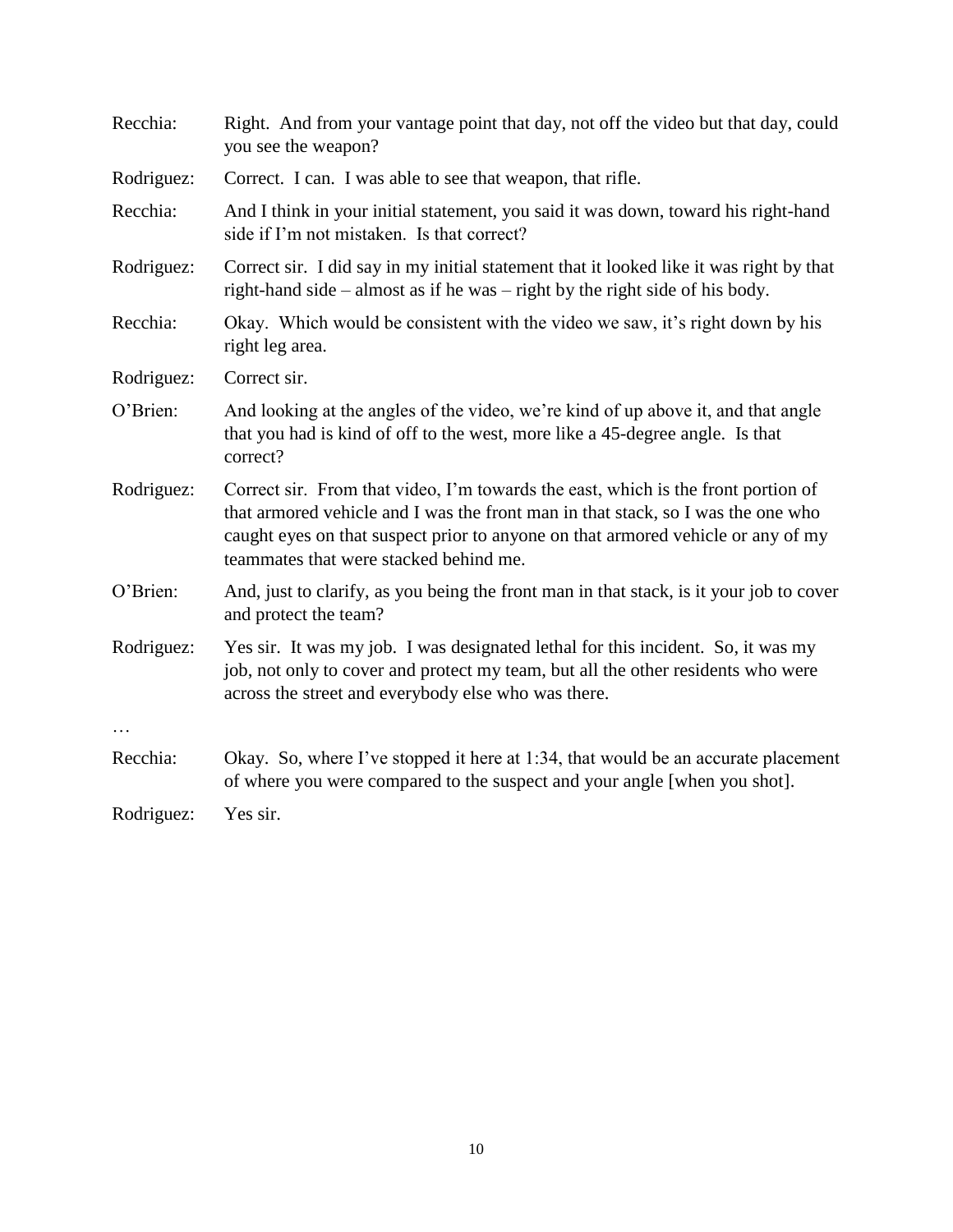

*Figure 8: Still taken at one minute 34 seconds into the video shown to Rodriguez. Cendejas bent forward at the waist after the first shot.*

Besides the passengers in the news helicopters, the only eyewitnesses to the shooting were SEB members. Sergeant Eric Lee was in charge of the SWAT team of which Rodriguez was a member. Lee said he was looking over the hood of the ARV with Rodriguez immediately to his right. He saw Cendejas' left side (his right side was concealed by the house) and Rodriguez fired three shots. Lee never saw Cendejas with a weapon and never saw Cendejas' right side.

Deputy Darell Edwards explained that he was to the right of Lee as they approached Cendejas. Edwards was also to the right of Rodriguez. Edwards described Cendejas rounding the corner of the house when he heard Rodriguez fire three shots. Edwards said he saw Cendejas holding the rifle with the barrel facing down and the stock and grip of the rifle up when Rodriguez shot.



*Figure 9: Edwards was apparently behind and to the right of Rodriguez when Rodriguez fired.*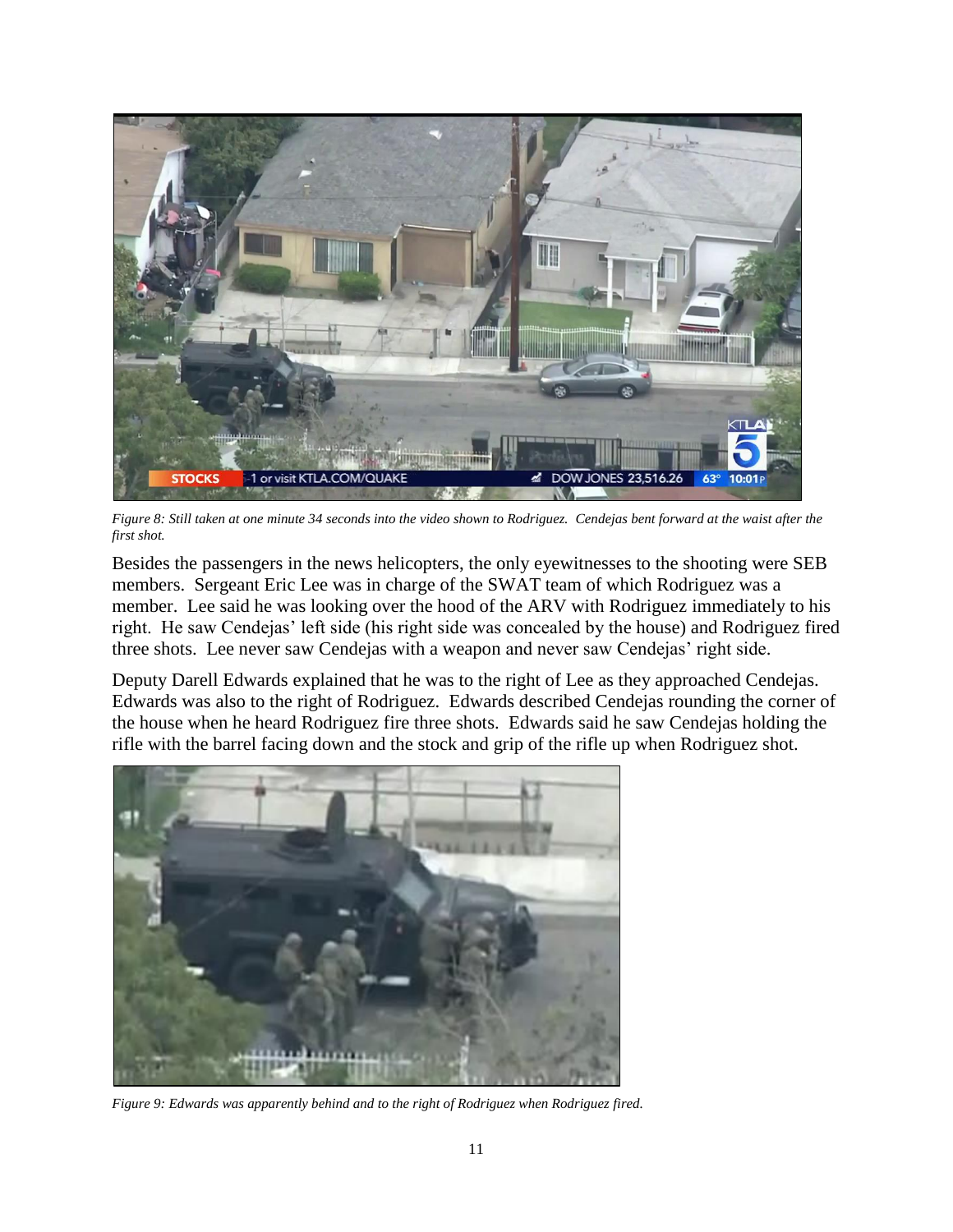Edwards explained his radio stopped working during the operation and he got information second hand from other deputies.

Deputy William Robert was directing the Bearcat driver and told the driver to stop as soon as they could possibly see Cendejas. Robert never saw Cendejas before he was shot.

Deputy Lawrence Swanson was behind the Bearcat and never saw Cendejas before he was shot.

Deputy James Amann is a canine handler for the LASD. He approached Cendejas with other SWAT team members and was fully behind the Bearcat. He never saw Cendejas or the residence.

Sergeant John Cook is a canine handler for the LASD. He saw Cendejas peek around the corner of the house before the Bearcat arrived on Shauer. He was one of the deputies who approached the house behind the Bearcat. As they approached the house, Cook said he saw Cendejas' head and upper body, but did not see a gun. No clarifying questions were asked about what Cook saw at the time of the shooting.

## **LEGAL ANALYSIS**

California law permits any person to use deadly force in self-defense or in the defense of others if that person actually and reasonably believes that he or others are in imminent danger of great bodily injury or death. Penal Code § 197; CALCRIM No. 505; *See also* People v. Randle (2005) 35 Cal.4th 987, 994 (overruled on another ground in People v. Chun (2009) 45 Cal.4th 1172, 1201); People v. Humphrey (1996) 13 Cal.4th 1073, 1082.

"Where the peril is swift and imminent and the necessity for action immediate, the law does not weigh in too nice scales the conduct of the assailed and say he shall not be justified in killing because he might have resorted to other means to secure his safety." People v. Collins (1961) 189 Cal.App.2d 575, 589. "The 'reasonableness' of a particular use of force must be judged from the perspective of a reasonable officer on the scene, rather than the 20/20 vision of hindsight...The calculus of reasonableness must embody allowance for the fact that police officers are often forced to make split-second judgments—in circumstances that are tense, uncertain, and rapidly evolving—about the amount of force that is necessary in a particular situation." Graham v. Connor (1989) 490 U.S. 386, 396-397.

Actual danger is not necessary to justify the use of deadly force in self-defense. If one is confronted by the appearance of danger which one believes, and a reasonable person in the same position would believe, would result in death or great bodily injury, one may act upon those circumstances. The right of self-defense is the same whether the danger is real or merely apparent. People v. Toledo (1948) 85 Cal.App.2d 577.

According to the law in California, a person acted in lawful self-defense or defense of another if (1) he reasonably believed that he or someone else was in imminent danger of being killed or suffering great bodily injury; (2) he reasonably believed that the immediate use of deadly force was necessary to defend against that danger; and (3) he used no more force than was reasonably necessary to defend against that danger. Someone who has been threatened or harmed by a person in the past, is justified in acting more quickly or taking greater self-defense measures against that person. CALCRIM No. 505. The People have the burden of proving beyond a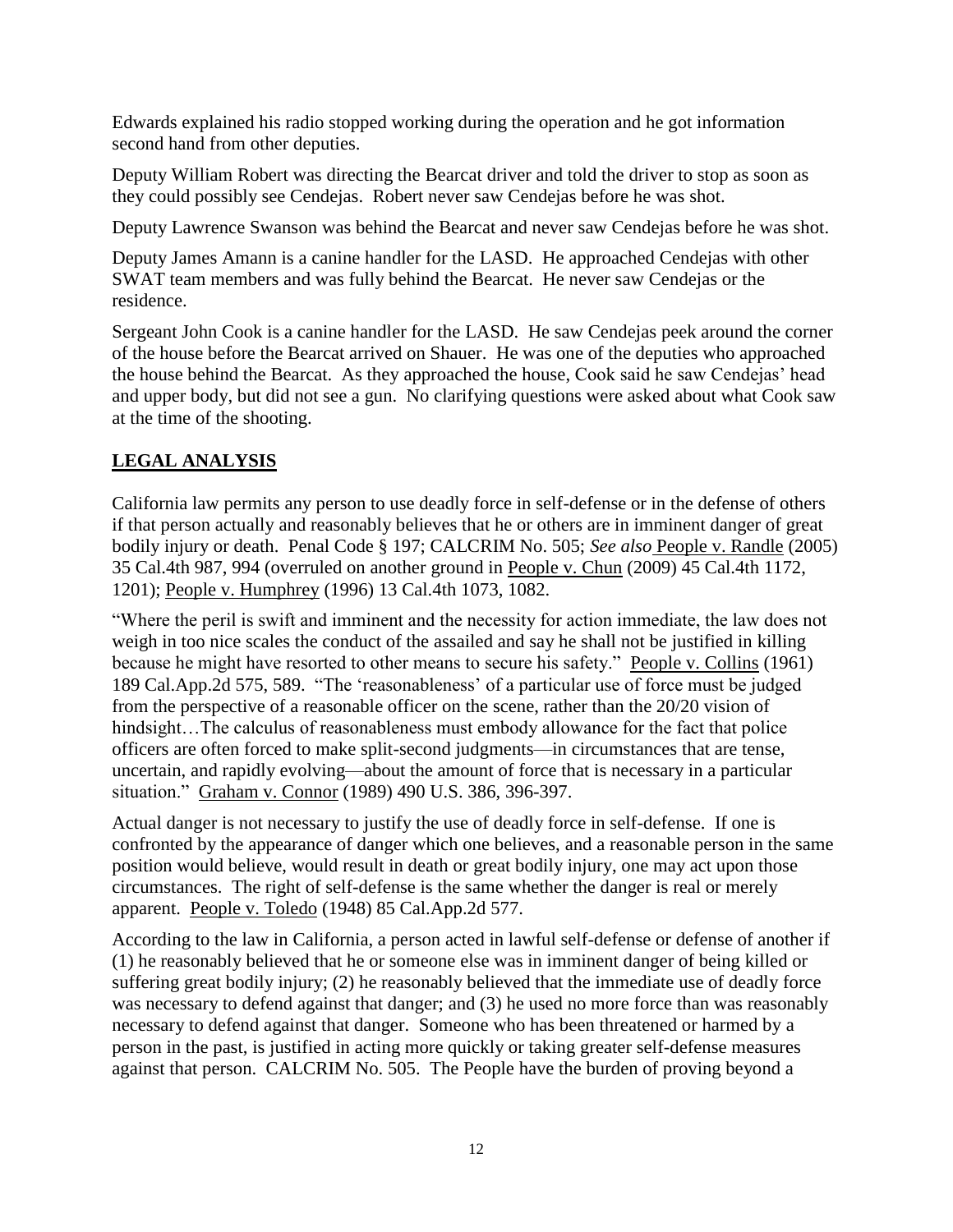reasonable doubt that a person did not act in lawful self-defense or defense of another. If the People fail to meet this burden, a jury must find the defendant not guilty. CALCRIM No. 3470.

Before a jury can rely on circumstantial evidence to find a person guilty, the jury must be convinced that the only reasonable conclusion supported by the circumstantial evidence is that the accused person is guilty. "If you can draw two or more reasonable conclusions from the circumstantial evidence, and one of those reasonable conclusions points to innocence and another to guilt, you must accept the one that points to innocence." CALCRIM No. 224.

In this case, the facts surrounding the death of Cendejas are uncontested. Cendejas had shot in the direction of LASD deputies on a traffic stop, he retreated to his home for one hour and 15 minutes and emerged from his home into his backyard at 4:13 p.m. At 4:17 p.m., Cendejas, holding a semiautomatic rifle, entered his neighbor's yard and stood to the side of the house. Cendejas spoke to his neighbor and asked to come inside her house. At 4:21 p.m., while still standing in the same area, Cendejas laid his rifle on the ground and stood by the side of the house with the rifle at his feet. Seeing him lay down the weapon, the SWAT team commander alerted the SWAT team members that the rifle was on the ground. None of the SWAT team members verbally acknowledged this information. At 4:23 p.m., Rodriguez and other SWAT team members approached Cendejas from behind an armored vehicle. Before and during their approach, SWAT team members and their airship gave numerous verbal commands over loudspeakers for Cendejas to surrender. Cendejas never complied. Cendejas then walked towards the gun and the front of the house and Rodriguez shot Cendejas three times, killing him. The question presented by these facts is whether it can be proven that Rodriguez's actions were unreasonable under the circumstances.

In this scenario there are two reasonable inferences that can be drawn from the circumstances of the shooting. On the one hand, the force used was arguably unreasonable because at the time Cendejas was shot, the gun was at his feet. Rodriguez was possibly aware of this fact since his SWAT commander notified his unit three minutes before that Cendejas placed the rifle on the floor. Since Cendejas did not have the gun in his hand, the deadly force was not reasonable because Cendejas posed no imminent threat at the time he was shot. He was shirtless, he was wearing sandals, and he had no other deadly weapons in his possession.

On the other hand, however, an argument can be made that the force was reasonable under the circumstances. Cendejas already used deadly force against the deputies earlier that day in a situation that was completely unprovoked. Throughout the next hour, Cendejas ignored the deputies' commands to surrender. Cendejas hopped over fences and walked into his neighbor's yard carrying a rifle. The area was not cleared of civilians and the SWAT team members were aware that the house adjacent to Cendejas was occupied. As SWAT approached, Cendejas walked towards the front of the house, towards the SWAT deputies and, most importantly, towards the rifle. When Cendejas was shot, he was less than two feet away from the rifle.

The fact that Cendejas shot at the deputies earlier in the day made it reasonable for the deputies to act more quickly and take greater self-defense measures than if Cendejas had not fired at them. The fact that Cendejas was not touching the gun at the moment Rodriguez fired his duty weapon is not dispositive. The circumstances show that Cendejas had shot at deputies earlier, and this fact made it reasonable for deputies to believe he would shoot again. The firearm was in close proximity to Cendejas should he chose to rearm himself. Furthermore, Cendejas refusal to